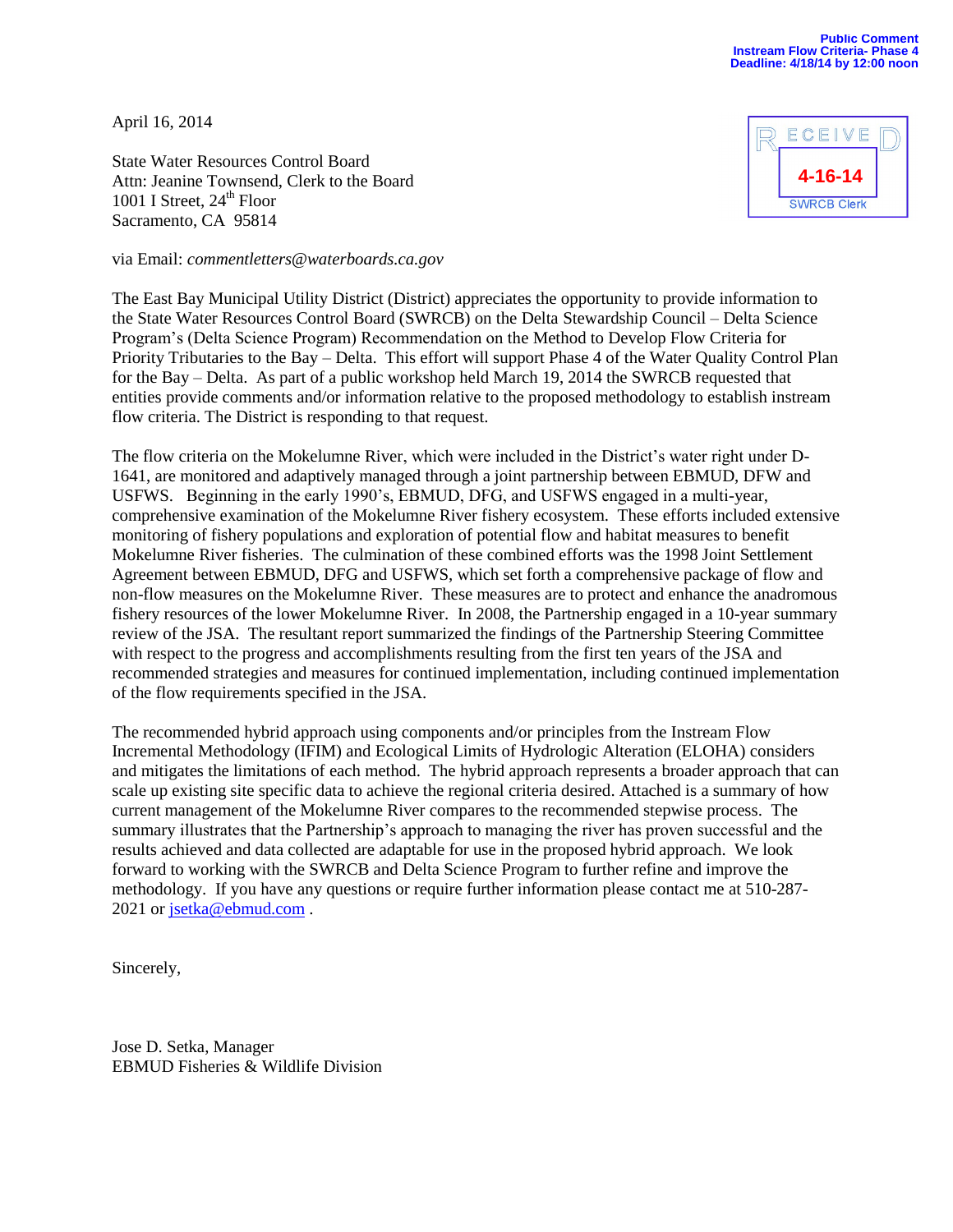#### **East Bay Municipal Utility District comments on the Development of Flow Criteria for Priority Streams**

#### **Introduction**

In Phase 4 of the State Water Resources Control Board (SWRCB) of the Water Quality Control Plan for the Bay Delta, the SWRCB will develop and implement tributary specific policies for priority tributaries. This includes 1) development of non-binding flow criteria; 2) development of flow objectives and implementation plans; 3) development of policies that incorporate flow objectives, methods for adaptive management, and implementation plans; and 4) implementation of policies through conditioning of water rights and other measures as appropriate.

As part of the Phase 4 process, the SWRCB requested that the Delta Science Program provide written recommendations for identifying methods to determine instream flow criteria that are 1) scientifically defensible, 2) cost-effective, 3) applicable at the watershed scale, and 4) capable of implementation in a timely manner. Additionally the SWRCB requested input on how recommended methodology can be augmented or refined in the future, and how to develop flow criteria that apply to the majority of the watershed within a tributary that addresses multiple species, different life stages, and different fluvial processes.

The resultant recommendation called for a hybrid approach to using elements of both Instream Flow Incremental Methodology (IFIM) and Ecological Limits of Hydrologic Alterations (ELOHA) methodology. The recommended approach included a seven step process. East Bay Municipal Utility District's comments are provided to describe the Mokelumne River system and the species it supports as well as clarify how current management of the Mokelumne River compares to the recommended stepwise process.

The Mokelumne River is listed under Schedule 1 (Table B) "High Priority Rivers and Streams Tributary to the Sacramento River and Delta" as a priority 1 stream. Inclusion in this priority ranking is based on the presence of Central Valley Spring Chinook Salmon, Fall Chinook Salmon, Central Valley Steelhead Trout, Sierra Nevada Yellow-Legged Frog, California Red-Legged Frog, and Western Pond Turtle. Additionally the Mokelumne is identified by NMFS in its 2009 Draft Recovery Plan and the USFWS in its 2001 Restoration Plan (SWRCB 2010).

# **Background**

The lower Mokelumne supports a population of fall run Chinook salmon and central valley steelhead trout. Both populations are supplemented by an anadromous fish hatchery located downstream of Camanche Dam , the lowest non-passable dam on the Mokelumne River. Operations of Camanche Dam are guided by a Federal Energy Regulatory Commission (FERC) ordered settlement agreement. The FERC November 27, 1998 Order "Approving Settlement Agreement and Amending License for the East Bay Municipal Utility District's Lower Mokelumne River Project No. 2916" approved the Joint Settlement Agreement (JSA) entered into by East Bay Municipal Utility District (EBMUD), U.S. Fish and Wildlife Service (USFWS) and California Department of Fish and Game (now Fish and Wildlife or CDFW). The JSA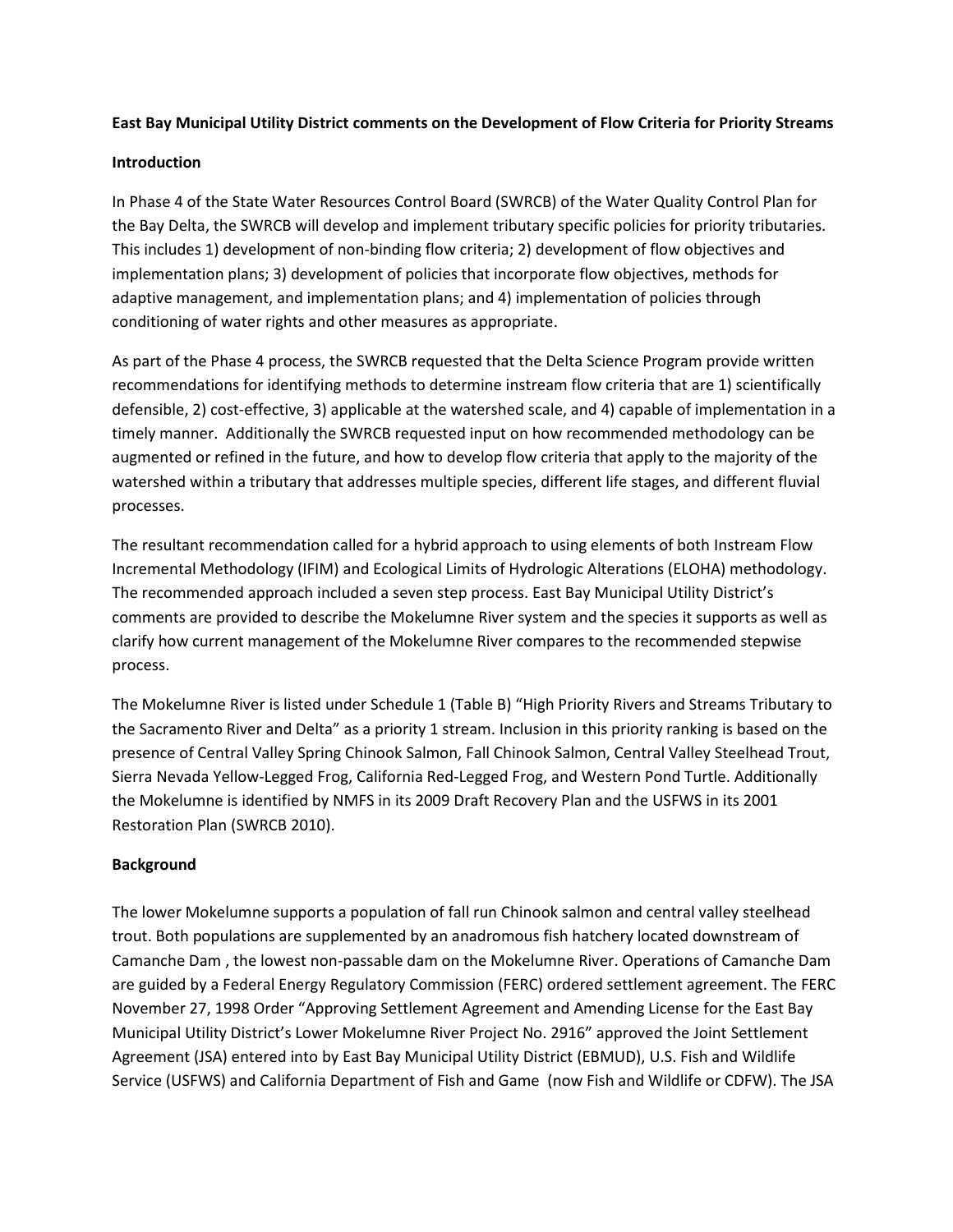included flow and non-flow measures, and required EBMUD, USFWS, and CDFW to develop a plan Water Quality and Resource Management Program (WQRMP) for FERC approval.

Under the JSA, the Partnership Steering Committee, composed of one representative each from CDFW, USFWS and EBMUD, developed the WQRMP to define reasonable goals, measures, performance criteria and responsive actions associated with the implementation of the JSA. It includes a comprehensive monitoring and applied research program integrated with a well-coordinated program to adaptively manage water and power supply operations, flood control, hatchery operations and ecosystem rehabilitation actions. It was approved by FERC in 2001.

The goals of the JSA were to provide, to the extent feasible, habitat quality and availability in the lower Mokelumne River to maintain fishery, wildlife and riparian resources in good condition, contribute towards the state and federal fishery restoration goals as defined in the California Salmon, Steelhead Trout and Anadromous Fisheries Program Act and the Central Valley Project Improvement Act, sustain the long-term viability of the salmon and steelhead fishery while protecting the genetic diversity of naturally producing populations in the lower Mokelumne River

The JSA specifies minimum flow releases from Camanche Dam and expected flow below the Woodbridge Irrigation District Dam (WIDD) based on salmonid life history timing and water year types. Water year types are determined based on combined storage in Camanche and Pardee reservoirs for the October through March period and based on the unimpaired runoff into Pardee Reservoir for the April through September time period. The JSA also contains an adaptive management provision related to minimum flows. The flow schedule may be changed to optimize fishery habitat and other ecosystem values so long as the total quantity of water released in any given year will not be less than the quantity of water provided by the flow requirements for that type of year.

|                                                   |                                                                                                                                                                                                                                                                                                                                                                                                                           | , ,                                                                                                                                                                                                                                                                                                                                                                                                                                                                                                     |                                        |                                 |                                           |  |  |  |
|---------------------------------------------------|---------------------------------------------------------------------------------------------------------------------------------------------------------------------------------------------------------------------------------------------------------------------------------------------------------------------------------------------------------------------------------------------------------------------------|---------------------------------------------------------------------------------------------------------------------------------------------------------------------------------------------------------------------------------------------------------------------------------------------------------------------------------------------------------------------------------------------------------------------------------------------------------------------------------------------------------|----------------------------------------|---------------------------------|-------------------------------------------|--|--|--|
|                                                   |                                                                                                                                                                                                                                                                                                                                                                                                                           |                                                                                                                                                                                                                                                                                                                                                                                                                                                                                                         | <b>WATER YEAR TYPE DETERMINATION</b>   |                                 |                                           |  |  |  |
| <b>Year Type</b>                                  |                                                                                                                                                                                                                                                                                                                                                                                                                           | Normal/Above                                                                                                                                                                                                                                                                                                                                                                                                                                                                                            | <b>Below Normal</b>                    | Dry                             | <b>Critically Dry</b>                     |  |  |  |
| Oct. - Mar. $(1)$<br>(Pardee/Camanche<br>Storage) |                                                                                                                                                                                                                                                                                                                                                                                                                           | Max Allowable (2)                                                                                                                                                                                                                                                                                                                                                                                                                                                                                       | Max Allowable<br>to<br><b>400 TAF</b>  | 399 TAF<br>to<br><b>270 TAF</b> | <b>269 TAF</b><br>ог<br>Less              |  |  |  |
| Apr. - Sep. (3)<br>(Unimpaired                    | runoff)                                                                                                                                                                                                                                                                                                                                                                                                                   | <b>890 TAF</b><br>O <sub>1</sub><br>More                                                                                                                                                                                                                                                                                                                                                                                                                                                                | <b>889 TAF</b><br>to<br><b>500 TAF</b> | <b>499 TAF</b><br>to<br>300 TAF | <b>299 TAF</b><br>$O\Gamma$<br>Less $(4)$ |  |  |  |
| Notes:                                            | October through March minimum flows are determined by total Pardee and Camanche storage on November 5th.<br>(1)<br>Year type storage limits are based on the capacities of Pardee and Camanche Reservoirs in 1995.<br>Maximum allowable storage on November 5th, shall be determined in accordance with the Army Corps of<br>(2)<br>Engineer's Water Control Manual for Camanche Dam and Reservoir dated September, 1981. |                                                                                                                                                                                                                                                                                                                                                                                                                                                                                                         |                                        |                                 |                                           |  |  |  |
|                                                   | (3)<br>(4)                                                                                                                                                                                                                                                                                                                                                                                                                | April through September minimum flows are determined by the water year unimpaired runoff into Pardee<br>Reservoir as forecasted by DWR in the April 1st Bulletin 120 Report except when combined Pardee/Camanche<br>Nov. 5 storage is projected to be less than 200 TAF.<br>April through September minimum flows shall be critically dry whenever Nov. 5 combined Pardee/Camanche<br>storage is projected to be 200 TAF or less based on the runoff forecast in DWR bulletin 120, beginning April 1st. |                                        |                                 |                                           |  |  |  |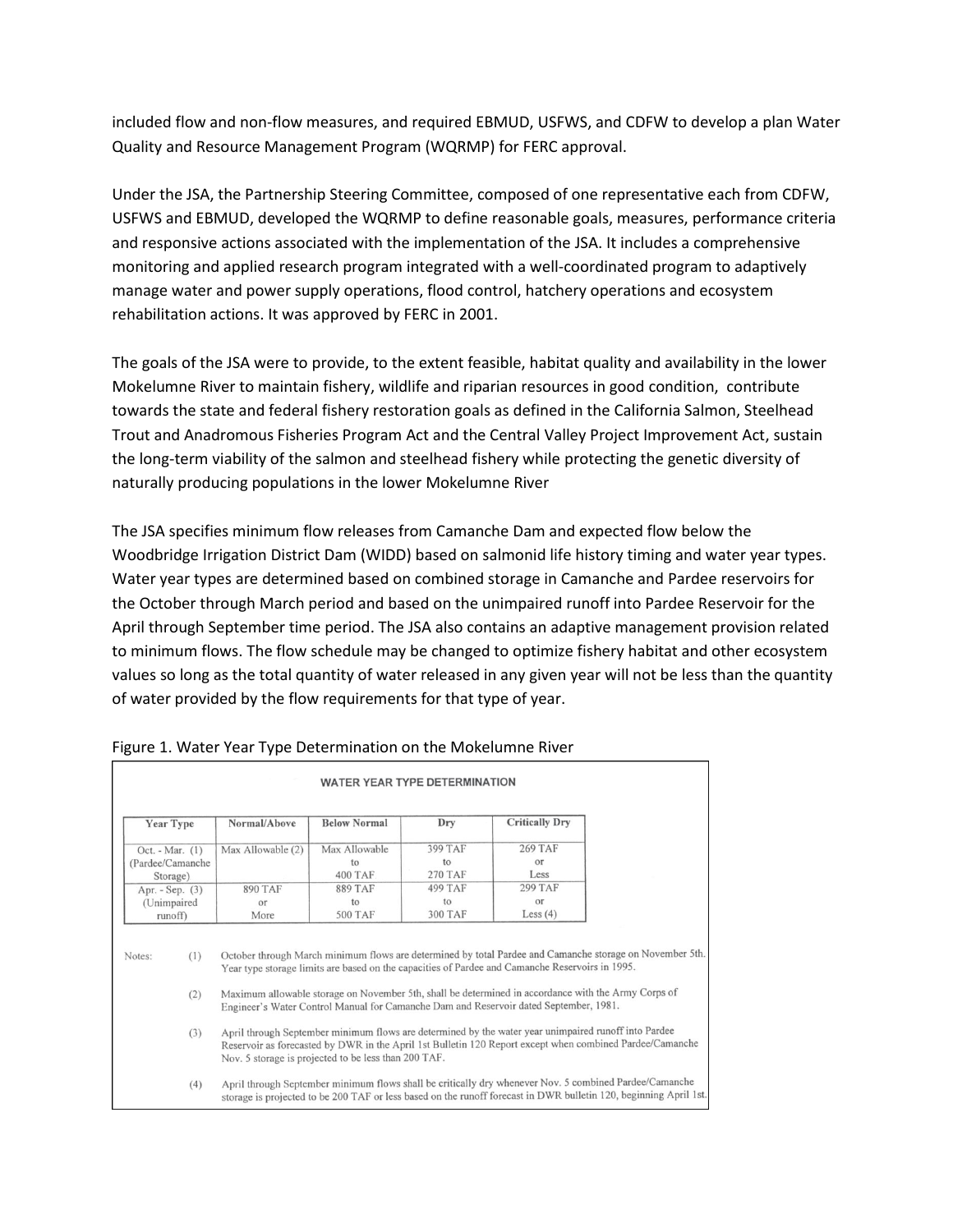## **Comparison of Recommended 7-Step Process with current Mokelumne River Management**

**Step 1) Stream Segment Classification –** The recommendation describes the characteristics needed to classify streams in order to apply regional flow criteria and includes watershed size, hydrologic regime, dominant geomorphology, and faunal assemblages. East Bay Municipal Utility District has compiled and developed the following information related to Mokelumne stream segment classification, and agrees with the overall utility of stream segment classification as an important step in applying regional flow criteria.

The Mokelumne River is a snow-fed system that drains approximately 1,624 km<sup>2</sup> of the central Sierra Nevada. Its headwaters begin in the Eldorado National Forest, some 65 km south of Lake Tahoe, at approximately 3,050 m above mean sea level. It enters the Delta approximately 48 km southeast of Sacramento. The Mokelumne presently has 16 major water impoundments, including Salt Springs (141,857 acre feet, completed 1931), Pardee (197,951 acre feet, completed 1929) and Camanche (417,122 acre feet, completed 1963) reservoirs.

The anadromous portion of the river, the lower Mokelumne River (LMR), ranges in elevation from approximately 30 m at Camanche Dam, the lowest non-passable barrier to anadromous fish, to sea level at Thornton. Gradient of this river section ranges from 0.10% near Camanche to 0.02% near the Cosumnes River confluence (Merz et al. 2006). Tidal influence is observed up to river kilometer 53, downstream of Woodbridge Irrigation District Dam (WIDD), which forms Lodi Lake, a small impoundment with a fish passage facility. Similar to many other tributaries of the system, hydraulic mining, gravel extraction, dam construction, water diversions, altered flow regimes, deforestation, artificial bank protection, channelization and levee construction have resulted in depleted, degraded and otherwise, inaccessible gravel beds within the main-channel and greatly reduced floodplain connection and channel complexity (Edwards et al. 2004). Channel widths within the LMR range from 19 to 43 m with a mean of 30 m, approximately half its former width (Pasternack et al. 2003). The river tends to be wider in the first 9.5 km below Camanche Dam with channel narrowing downstream attributable primarily to flood control levees built to protect homes and farmland on the historical river floodplain (Edwards et al. 2004).

LMR channel substrates include limited amounts of gravel and cobbles for about 9.5-14.5 km below Camanche Dam and sand, mud, sandstone or highly compacted alluvium in downstream reaches. Substrate types are associated with channel width, river gradient and hydraulic conditions. The LMR is separated into six reaches based on stream confluences, gradient, tidal influence, and substrate characteristics (Figure 2):

- Reach I (Mokelumne River Mouth to Cosumnes River confluence),
- Reach II (Cosumnes River confluence to Woodbridge Irrigation District Dam basin at Lake Lodi),
- Reach III (Woodbridge Irrigation District Dam to Highway 99),
- Reach IV (Highway 99 to Elliott Road),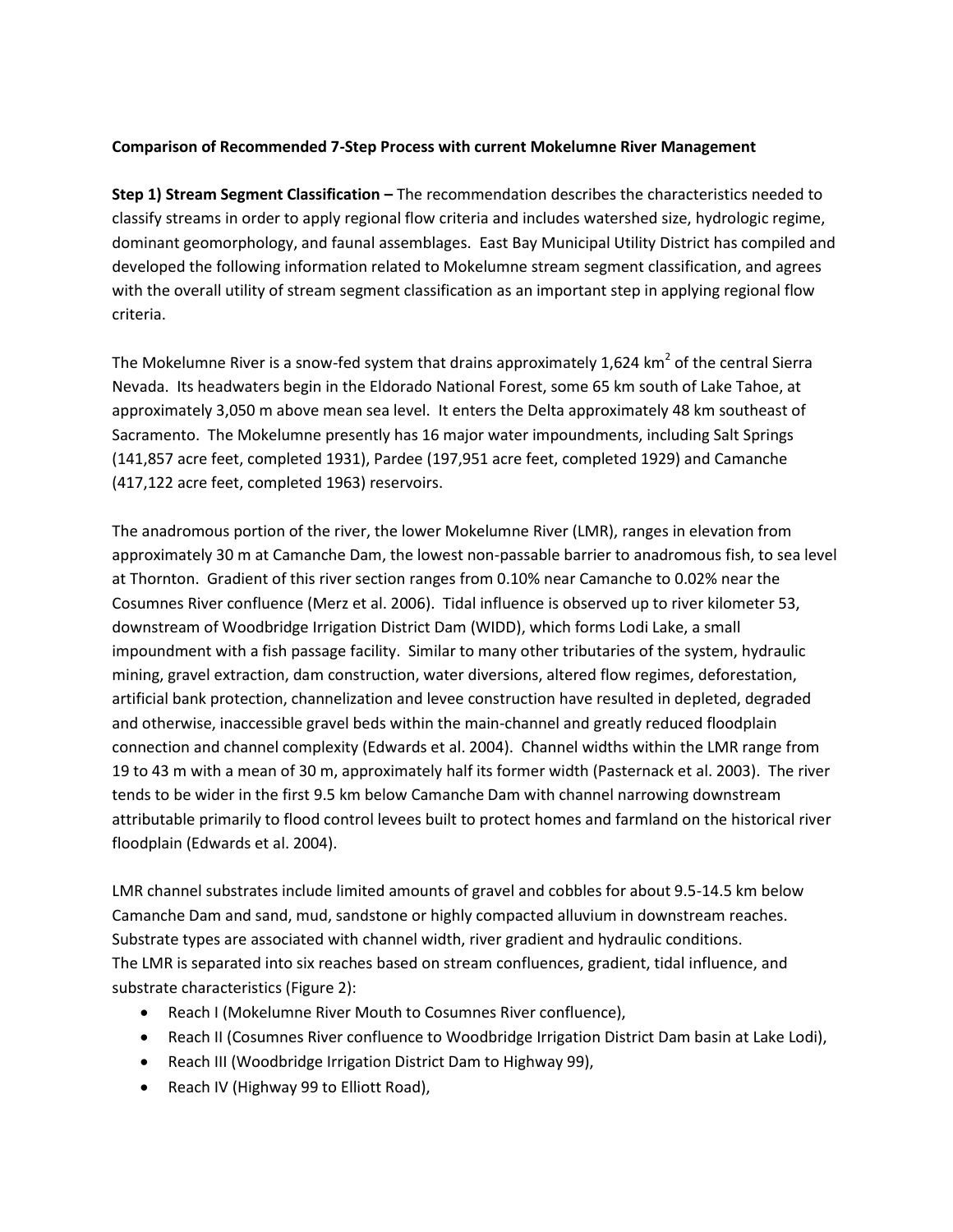- Reach V (Elliott Road to Mackville Road), and
- Reach VI (Mackville Road to Camanche Dam).



Figure 2. Reach Designation for the Lower Mokelumne River, Camanche Dam to the Delta

**2) Hydrologic Analysis** – The recommendation discusses separation of key flow regime components (blocking) and an analysis of historical changes. Much of this data can be data mined from existing systems, and the Mokelumne System has a valuable record of information to provide.

Construction of Pardee Dam and Reservoir (1929) and Camanche Dam and Reservoir (1963) altered the hydrologic regime of the Mokelumne River, and the historic 100 year floodplain of the Mokelumne River is now within the area permanently flooded by Pardee and Camanche Reservoirs (EBMUD 2008). Watershed runoff is captured in three major impoundments (Camanche, Pardee, and Salt Springs Reservoirs) operated by EBMUD and PG&E. These impoundments have a combined storage capacity of more than 750 thousand acre feet (taf). One other small impoundment in the watershed, Lower Bear River Reservoir, stores 52 taf. Minimum flows below Camanche Dam range from between100 to 325 cubic feet per second (cfs), as specified in FERC 2916‐029, 1996 Joint Settlement Agreement. Minimum flows below the Woodbridge Diversion Dam range from between 25 to 300 cfs.

According to Pasternack et al. (2003), prior to Camanche Dam, flow exceeded 200 m<sup>3</sup> sec<sup>-1</sup> (7,062 cfs) for 21 of 57 years. Since 1964, annual peaks have not exceeded 200  $m^3$  sec<sup>-1</sup>. Pre-dam mean monthly flow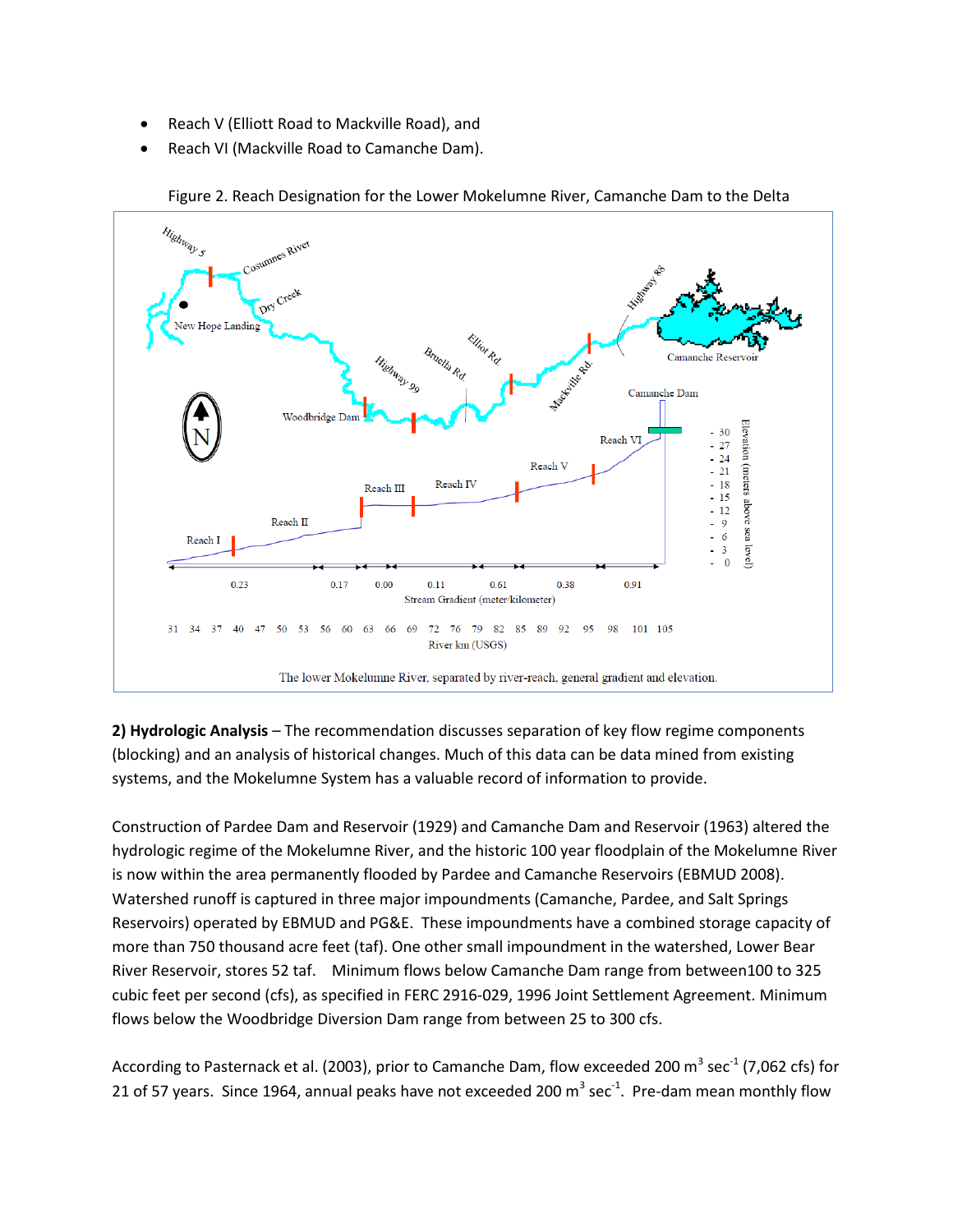had a typical snow-melt hydrograph, with highest flow during May and June, well after peak precipitation. The post-dam hydrograph has a significant reduction in late spring runoff. Flood frequency analysis using annual extreme pre- and post-dam data shows a flow reduction for all recurrence intervals after the dam was built. Estimated using Log Pearson III distributions,  $Q_2$ ,  $Q_5$ ,  $Q_{10}$ and  $Q_{100}$  decreased by 67, 59, 73 and 75%, respectively (Wang and Pasternack 2000). Camanche release has a step hydrograph, with lows near 4.3  $m^3$  sec<sup>-1</sup> (151 cfs). Average annual discharge for the Mokelumne River before Camanche Dam (period 1905 – 1963) was 26.3  $\text{m}^3$  sec<sup>-1</sup> (928 cfs)(minimum=0  $m^3$  sec<sup>-1</sup>, maximum=761.7  $m^3$  sec<sup>-1</sup>(26,900 cfs)) at the town of Clements (Figure 1). Post-dam average daily flow (period 1964 – 2000) is 22.6  $\textsf{m}^{3}$  sec $^{\textsf{-1}}$  (798 cfs)(minimum=0.7  $\textsf{m}^{3}$  sec $^{\textsf{-1}}$ , maximum=162.8  $\textsf{m}^{3}$  sec $^{\textsf{-1}}$  $^{1}$ (25 – 5,720 cfs)) with US Army Corps of Engineers flood flows set at 142 m<sup>3</sup> sec<sup>-1</sup> (5,014 cfs). Edwards et al. (2004) found that 80% of seasonal lakes and 23.8 hectares (100%) of secondary channels along the LMR were lost between 1910 and 2001.

The JSA flow schedules blocks flow periods to support specific salmonid life history stages. While required flows in the JSA are not extremely variable, the format is set to block flows for adult migration (October 1-15), spawning and incubation (October 16-December 31), incubation and alevin (January 1- February 28), fry rearing (March 1-April 30), Fry and juvenile rearing and outmigration (May 1-June 30), and oversummering (July1- September 30) (Figures 3 and 4). The adaptive management clause in the JSA which will be discussed more thoroughly under Step 7, has been initiated many times to modify this this block structure to optimize environmental conditions based on recent research, current river conditions and predictive models.



Figure 3. Mokelumne River Joint Settlement Agreement Flow Schedule for Camanche Releases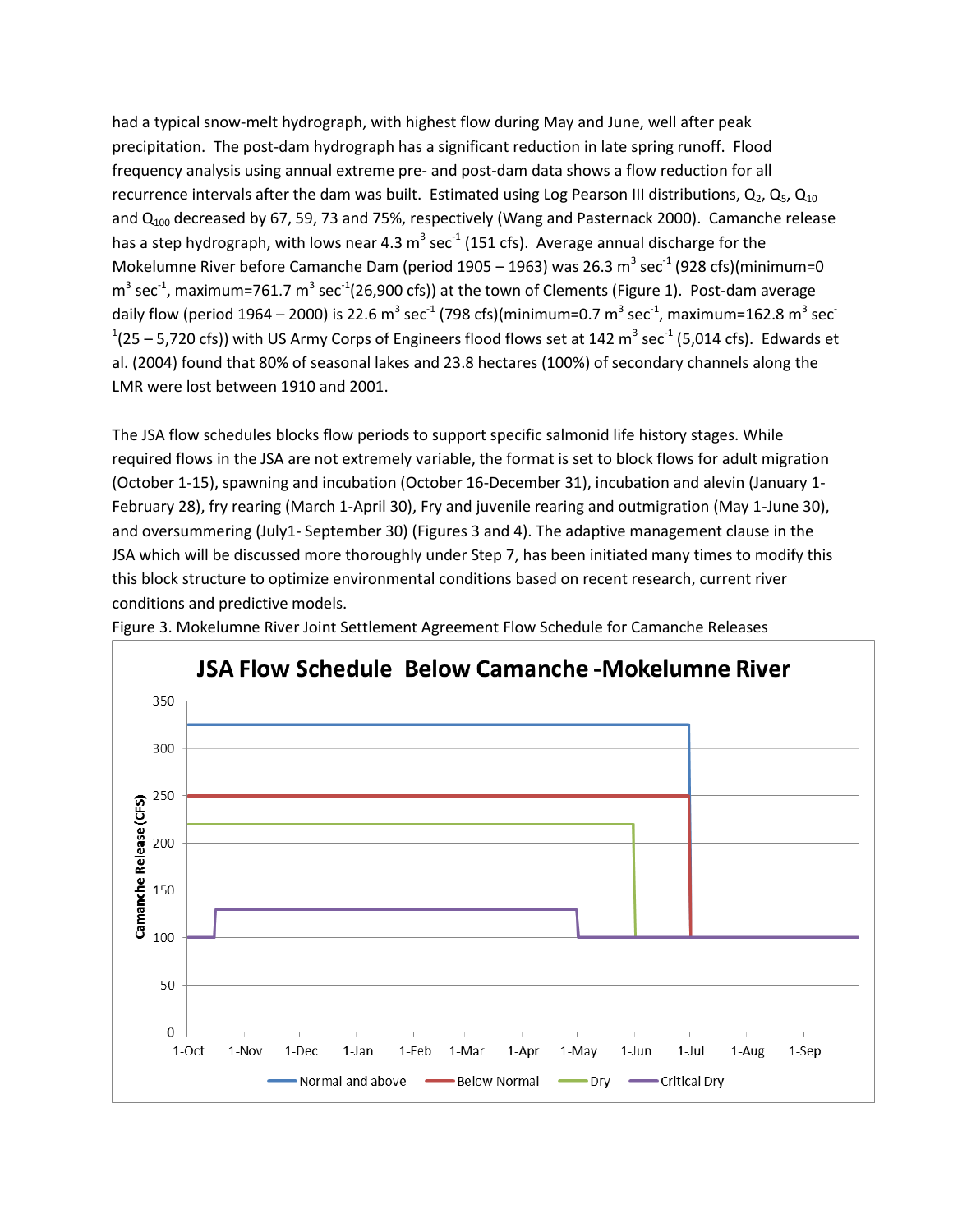

Figure 4. Mokelumne River Joint Settlement Agreement Flow Schedule for Below Woodbridge

**3) Site Specific Field Work** – The recommendation is to use site specific field work that addresses key information gaps. The lower Mokelumne River and its habitats have been studied extensively by EBMUD and others. The recommendation calls for a thorough analysis of what data exists and what information gaps remain to ensure additional data collection results in better understanding the hydrological regime and ecological response.

EBMUD has been evaluating the timing and abundance of anadromous fish use in the Lower Mokelumne River since the early 1990s. Documentation of adult salmonid migration timing into the river has been accomplished using visual counts, ladder traps, and passive video monitoring equipment at Woodbridge Irrigation District Dam. Data are summarized in annual reports and used to manage contributing factors including providing pulse flows for adult attraction, negotiating Delta Cross Channel operations to improve escapement into the Mokelumne River. Annual escapement estimates are tied to operational conditions (pre-Camanche, post-Camanche, and post-JSA) time periods, as well as related to CVPIA baseline and doubling periods (Figure below). Through the 1990s and into 2013, the lower Mokelumne River Chinook salmon population continues to demonstrate characteristics consistent with long-term sustainability. The fall-run Chinook salmon escapement of 12,265 in 2013 was well above the long term average and was the third largest for the lower Mokelumne River during the period 1990 - 2013 (see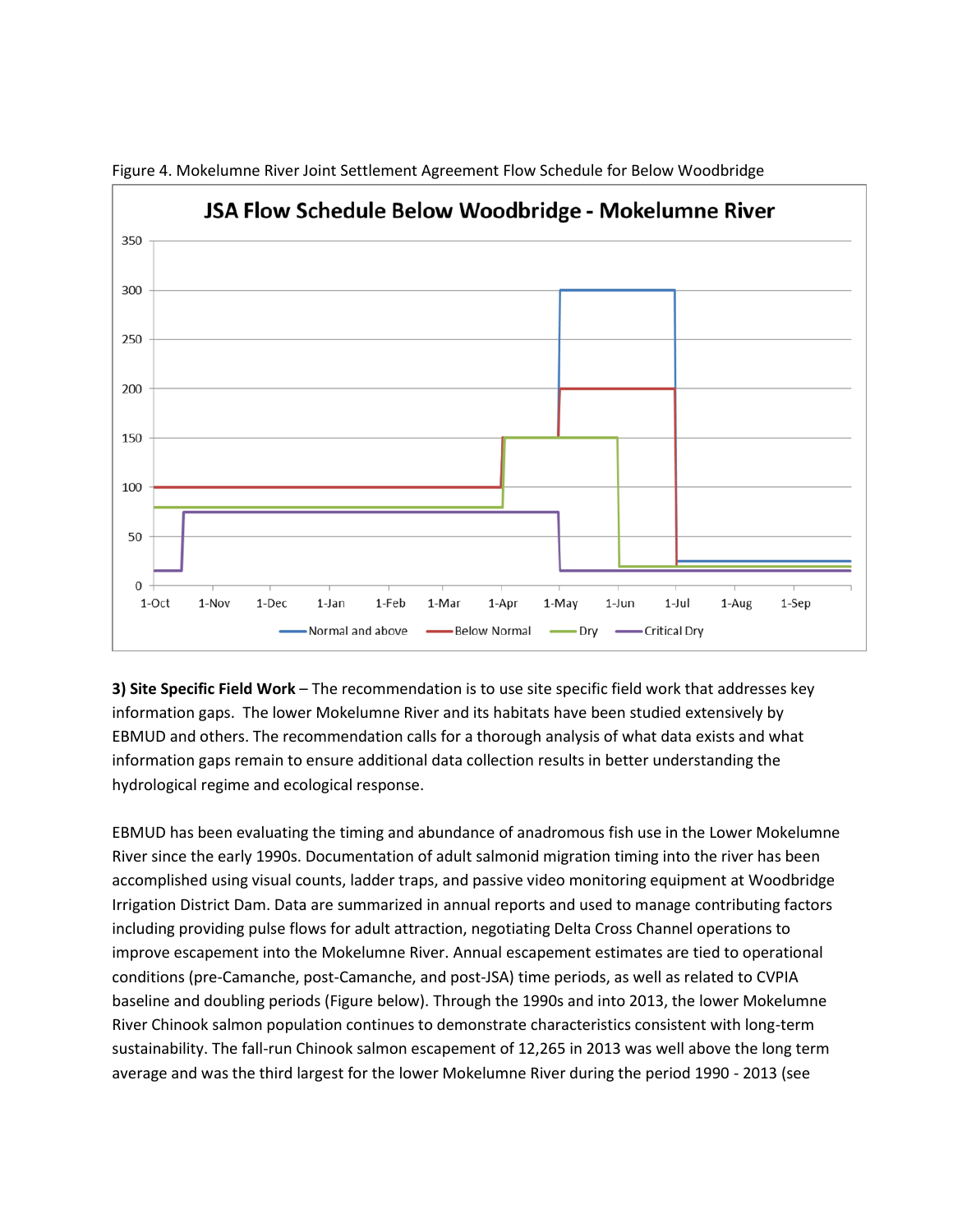

Table 1 and Figure 1). EBMUD and Woodbridge Irrigation District (WID) continue to work cooperatively in managing operations to maximize the accuracy of monitoring systems.

In addition to escapement monitoring, redd surveys, carcass surveys and hatchery monitoring of the population are also conducted, providing detailed population level information that can be assessed by water year type, or operations scenarios.

Juvenile salmonid outmigration timing is also assessed at the Woodbridge Irrigation District Dam site. Annual reports summarize numbers and timing, and Workman (1999) conducted an analysis of environmental variables and their relationship to juvenile outmigration timing on the Mokelumne River. Annual assessment of emigration patterns and numbers related to hydrologic conditions over time have shown relationships to size at outmigration and operations that provide management direction that can possibly be used in adaptive management scenarios (Figure 5 and 6).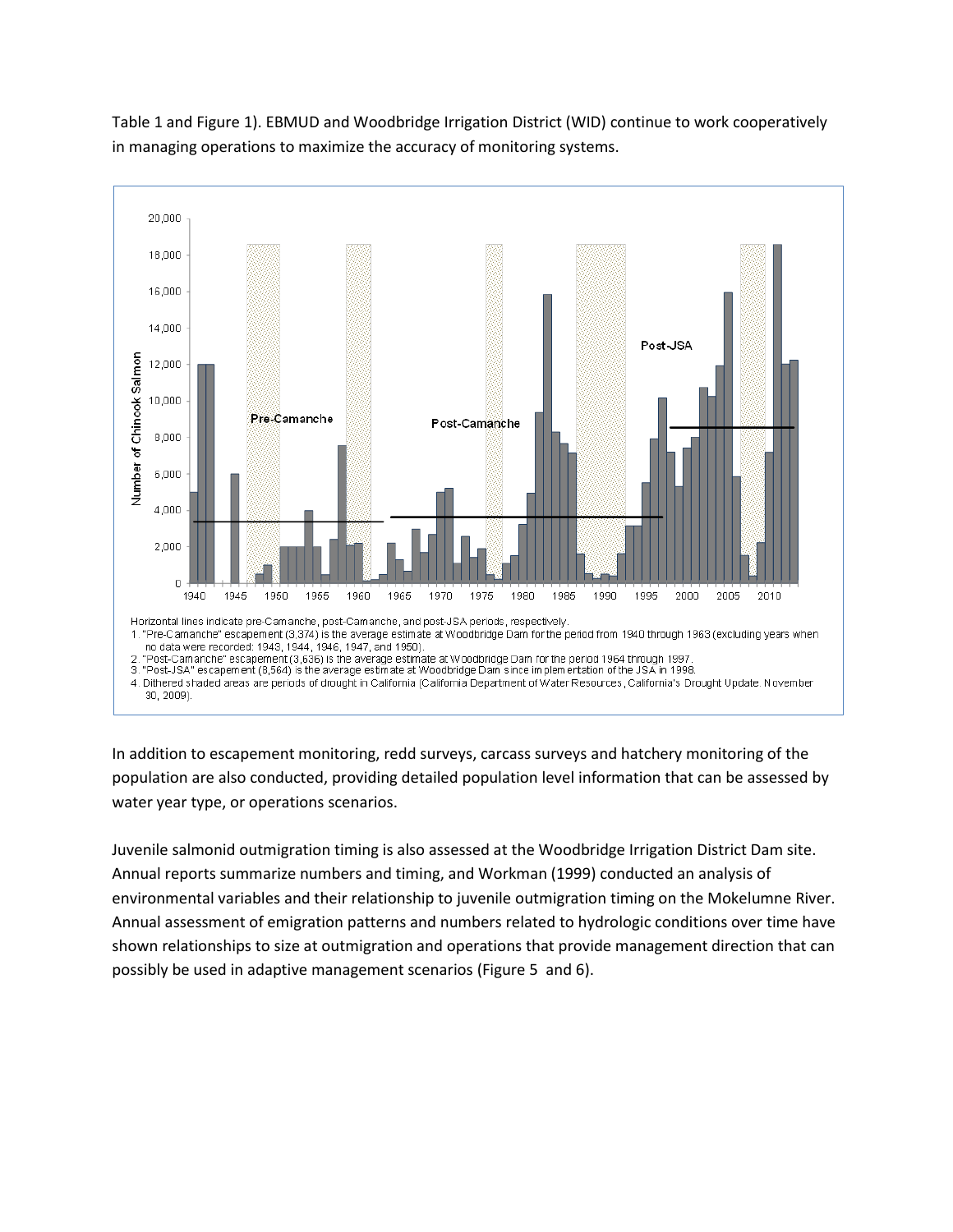

Figure 5. Dry year example of juvenile salmon outmigration on the Mokelumne River, 2002.



Figure 6. Normal and Above year example of juvenile salmon outmigration on the Mokelumne River.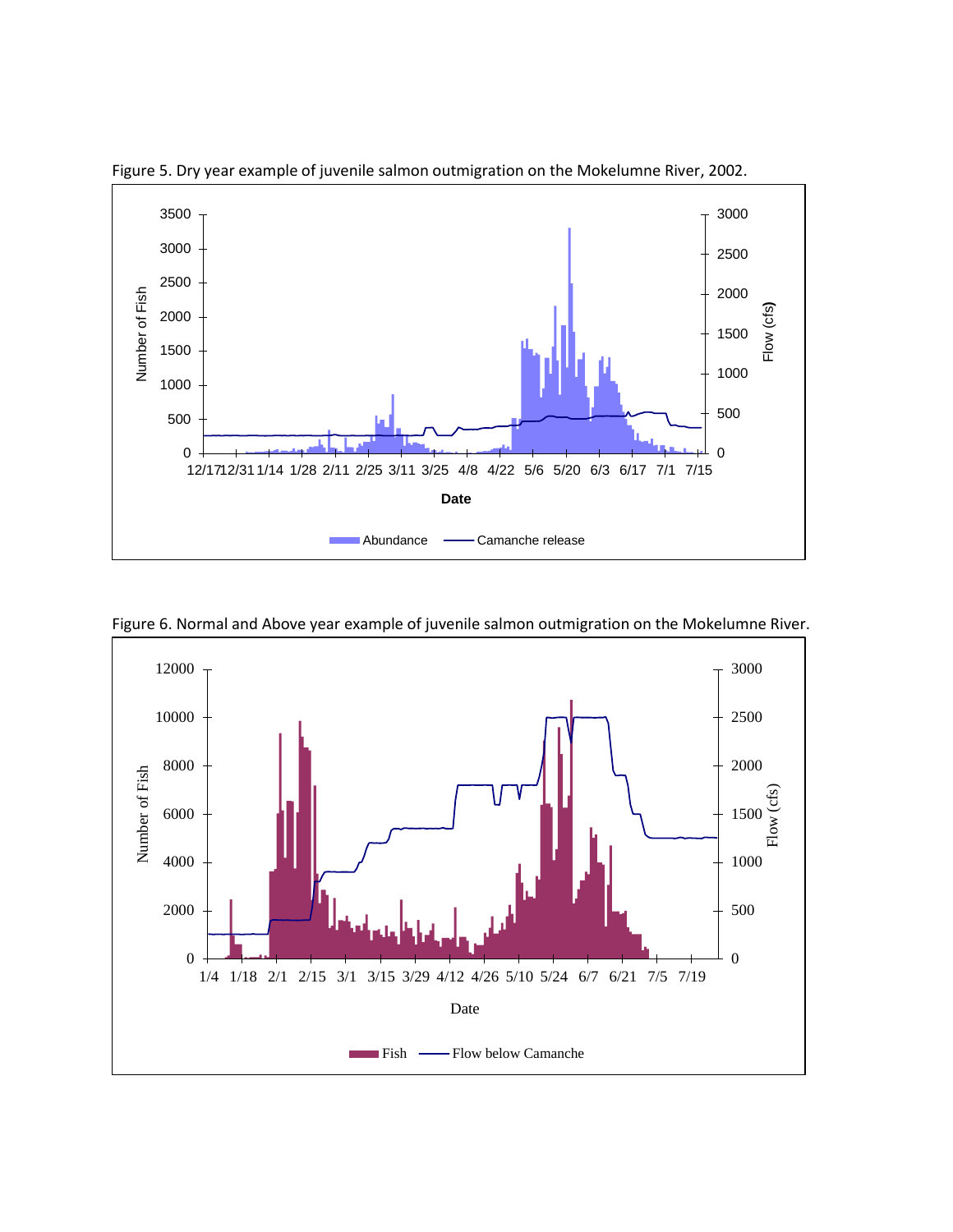These data are summarized and reported to FERC as part of the JSA, as well as annually reported through Interagency Ecological Program (IEP) Project Work Team collaboration.

| Year | Outmigration |         | Total      | Hatchery | Natural         | Percent<br>Natural   | Number of |
|------|--------------|---------|------------|----------|-----------------|----------------------|-----------|
|      | Fry          | Smolts  | Escapement | Returns  | <b>Spawners</b> | Spawners of<br>Total | Redds     |
| 1989 | no data      | no data | 280        | 81       | 199             | 71                   | no data   |
| 1990 | See note 3   | 78.179  | 497        | 68       | 429             | 86                   | 71        |
| 1991 | See note 3   | 31,025  | 410        | 42       | 368             | 90                   | 127       |
| 1992 | See note 3   | 69,993  | 1,645      | 710      | 935             | 57                   | 345       |
| 1993 | 11.006       | 172,442 | 3,157      | 2.164    | 993             | 31                   | 530       |
| 1994 | 554          | 142,670 | 3,157      | 1.919    | 1,238           | 39                   | 777       |
| 1995 | 260,103      | 174,103 | 5,517      | 3,323    | 2,194           | 40                   | 888       |
| 1996 | 103,270      | 80,744  | 7,921      | 3,883    | 4,038           | 51                   | 929       |
| 1997 | 405.350      | 135.116 | 10.175     | 6.494    | 3.681           | 36                   | 1.325     |
| 1998 | 1.336.768    | 511,771 | 7,213      | 3.091    | 4,122           | 57                   | 1,116     |
| 1999 | 1,232,958    | 302,481 | 5,333      | 3,150    | 2,183           | 41                   | 627       |
| 2000 | 107,134      | 61,391  | 7,423      | 5,450    | 1,973           | 27                   | 987       |
| 2001 | 37.754       | 81.580  | 8,035      | 5,728    | 2,307           | 29                   | 843       |
| 2002 | 11.791       | 66.132  | 10,753     | 7.913    | 2,840           | 26                   | 848       |
| 2003 | 8.297        | 132.174 | 10,239     | 8,117    | 2,122           | 21                   | 807       |
| 2004 | 45,467       | 42.187  | 11,944     | 10,356   | 1,588           | 13                   | 835       |
| 2005 | 197.390      | 235.484 | 15,969     | 5.563    | 10,406          | 65                   | 2,170     |
| 2006 | 1.008.289    | 179.264 | 5,871      | 4.139    | 1,732           | 30                   | 755       |
| 2007 | 10,349       | 29,278  | 1,521      | 1,051    | 470             | 31                   | 306       |
| 2008 | 1,835        | 16,512  | 412        | 239      | 173             | 42                   | 63        |
| 2009 | 960          | 29,654  | 2,233      | 1,553    | 680             | 30                   | 248       |
| 2010 | 4,243        | 63,106  | 7,195      | 5,275    | 1,920           | 27                   | $314*$    |
| 2011 | 228,829      | 52,288  | 18,596     | 15,922   | 2,674           | 14                   | 564       |
| 2012 | 13,888       | 38,049  | 12,027     | 6,556    | 5,471           | 45                   | 1,287     |
| 2013 | 49,102       | 98,488  | 12.265     | 5,170    | 7,095           | 58                   | 1,823     |

Table 1. Summary of Fall Run Chinook Salmon counts on the Mokelumne River 1989-2013

Notes:

3. Estimates were not segregated into fry and smolts.

4. The data for the most recent year may change as estimates are finalized and new information is analyzed.

\* Redd survey incomplete due to high flows

**Step 4) Extrapolation –** The committee recommendation suggests extrapolating processes rather than specific numbers (target flows, inundation depths, peak magnitude flows, etc.). While the Mokelumne uses a more site specific approach in determining management actions related to data gathered and appropriate flow regimes, these site specific evaluations could be rolled up into a more regional approach as suggested by the committee. For example, the Mokelumne has found that providing attraction flows for adult salmon improves returns to and reduces straying from the Mokelumne. While we provide the timing, magnitude and duration of pulses directly as a result of site specific information gathered, the concept can be incorporated into a regional criteria for the provision of pulse flows to be coordinated on a watershed by watershed basis.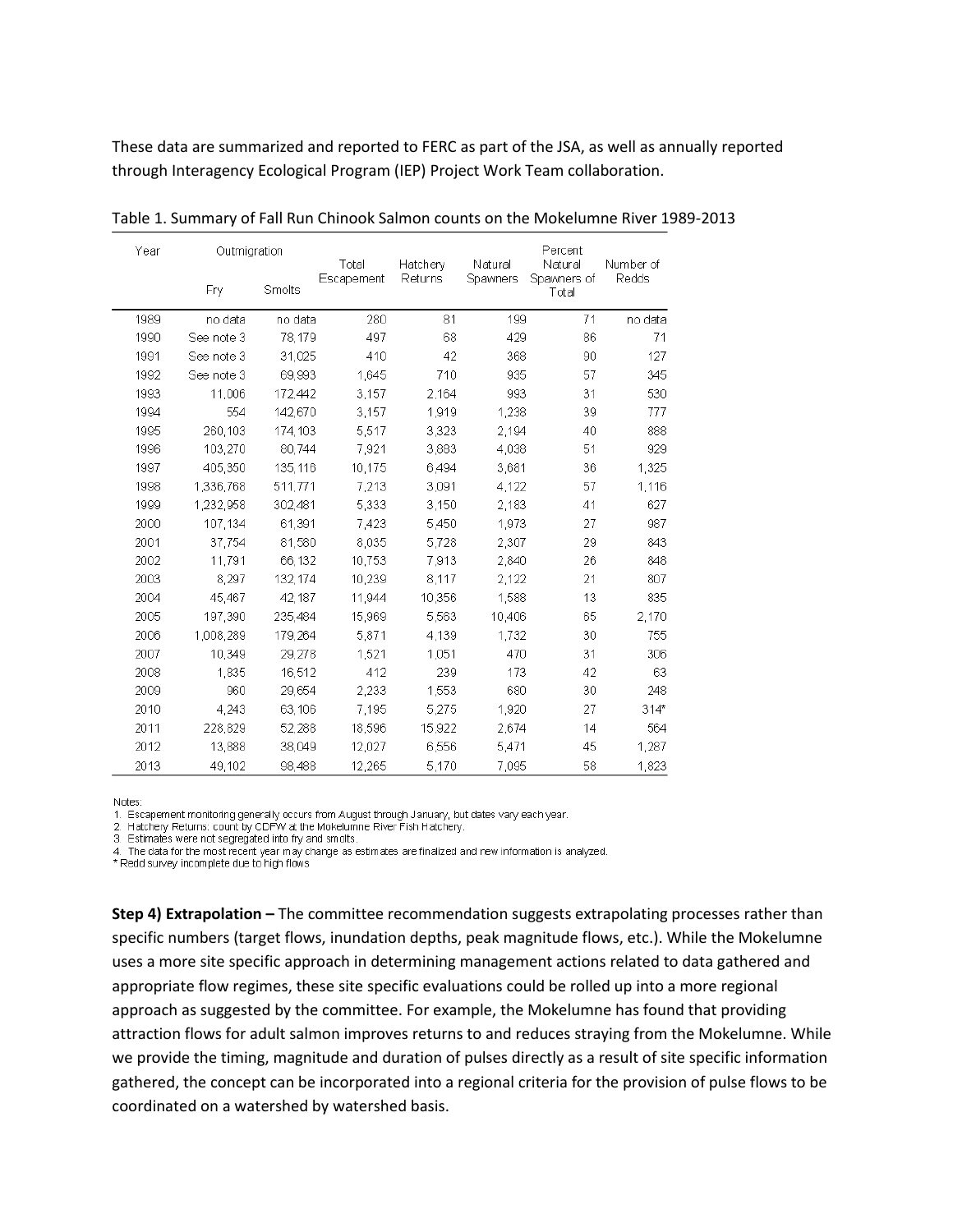**Step 5) Production of an Environmental Flow Regime –** The recommendation is for developing an environmental flow regime that benefits critical species and crucial physical, chemical and hydrologic processes. For the Mokelumne, the basis of the current environmental flow regime is the fall-run Chinook salmon and steelhead populations it supports. Future effort could be well spent on not only beneficial environmental flows for key species, but also considering environmental flows targeted to reduce habitat availability and success on detrimental non-natives in the system.

Current flow management strategies on the Mokelumne River include pulses for fish attraction, as well as pulses to stimulate migration downstream, temperature management from Camanche Reservoir (maintaining cold-water pool levels). Beneficial flows have been scheduled to mobilize sediment and dislodge invasive aquatic vegetation (Merz et al. 2008). Timed pulse flows with Delta Cross Channel closures have been implemented experimentally to reduce straying for the benefit of not only the Mokelumne fishery, but to meet the goals of both the Mokelumne and Nimbus Hatcheries genetics management programs (Johnson et al. 2011).

The Water Quality and Resource Management Plan identifies a performance criterion to "Use best efforts to maintain a minimum of 28,000 acre-feet of hypolimnetic volume (the volume of water colder than 16.4º C as determined by weekly hydro-lab at CAMD) in Camanche Reservoir through October whenever Pardee Reservoir total volume is in excess of 100,000 acre-feet." This reservation of coldwater pool is directly tied to maintaining an acceptable fall spawning and incubation temperature for fall run Chinook salmon. Additional operations aimed at managing downstream temperatures include the operation of the upper and lower level outlets in Camanche Reservoir to maintain the best possible release temperatures to meet the life-history needs of aquatic organisms based on EBMUD's operation plan prepared annually in March (WQRMP 2010).

**Step 6) Interaction between scientists and stakeholders –** The recommendation states the high degree of importance in the step, and EBMUD agrees with this assessment. EBMUD current flow regime was a collaborative effort between EBMUD, CDFW, and USFWS in developing the JSA as part of the FERC process. Moving forward the Mokelumne River has the Mokelumne River Partnership that has continual joint decision making roles in the adaptive approach to managing our limited water supply. This collaboration has been a model for other systems currently working on developing FERC relicensing provisions. Additionally, EBMUD works closely with local landowners, non-governmental organization, and neighboring Central Valley scientists and managers though the Interagency Ecological Program (IEP). The IEP project work teams may provide a valuable resource to this process of setting regional environmental flow criteria, by providing representation from each priority watershed with the expertise on local conditions to contribute to meaningful discussion on moving this process forward. EBMUD looks forward to participating in a process such as that.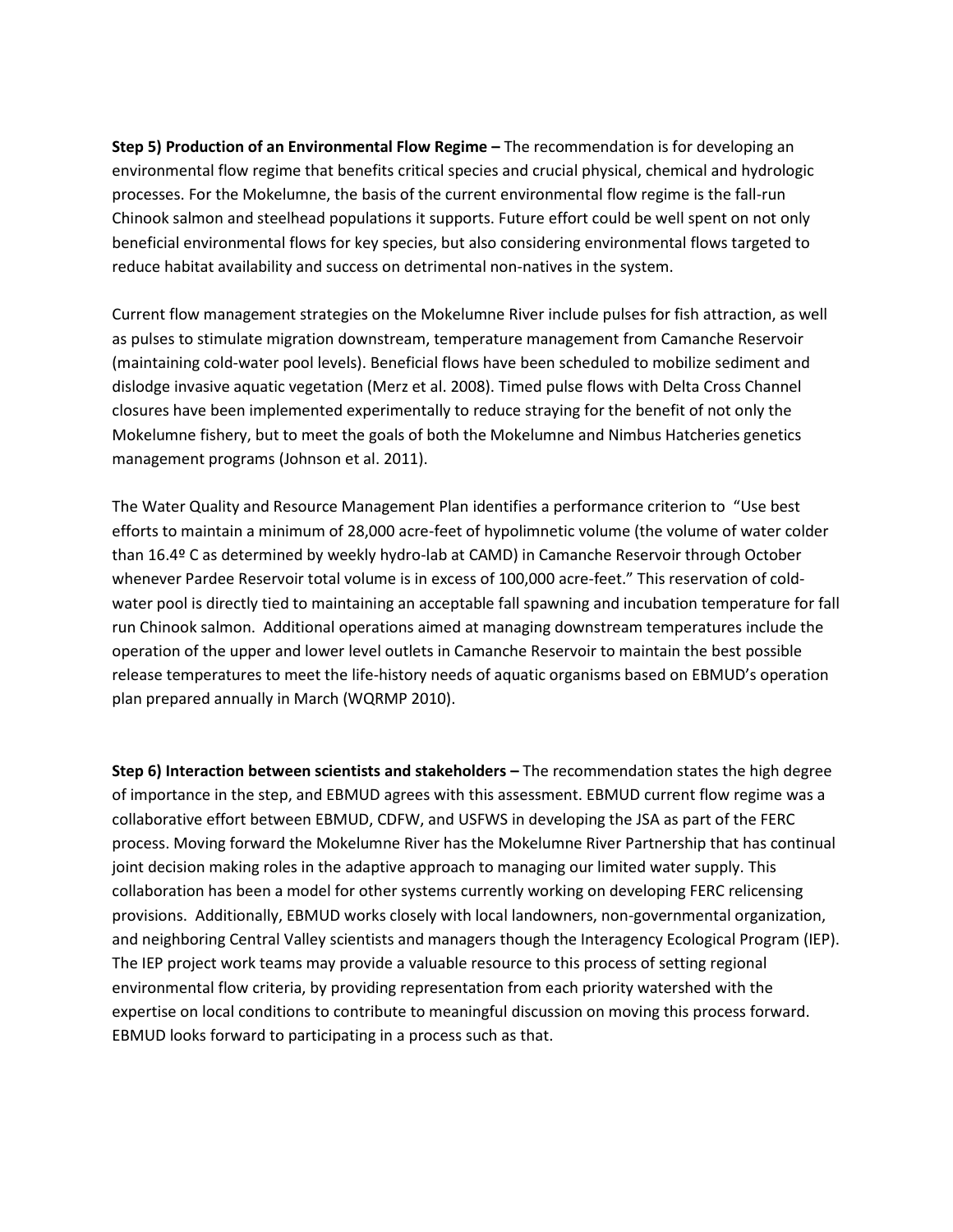## **Step 7) Adaptive Management Protocol**

The JSA contains an adaptive management provision related to minimum flows. The flow schedule may be changed to optimize fishery habitat and other ecosystem values so long as the total quantity of water released in any given year will not be less than the quantity of water provided by the flow requirements for that type of year. Adaptive management actions have been implemented in recent years on the Mokelumne. Examples include deviating from the minimum cold-water pool level. In 2008, EBMUD obtained JSA Partnership concurrence to allow the Camanche hypolimnion to fall below 28,000 acre feet in order to provide more suitable temperatures in the fall. In 2014, the JSA Partnership agreed to reduce spring period releases to below JSA minimums to preserve water for a fall attraction flow (Figures 7a and 7b)) to provide the appropriate benefit for our system on a sub-annual basis to achieve our fisheries goals. Without the ability to conduct adaptive management flow manipulation, operational flexibility has proven beneficial to Mokelumne salmonid populations would be lost.

Figure 7a. Example of adaptive management releases on the Lower Mokelumne River to provide a fall pulse for salmon attraction

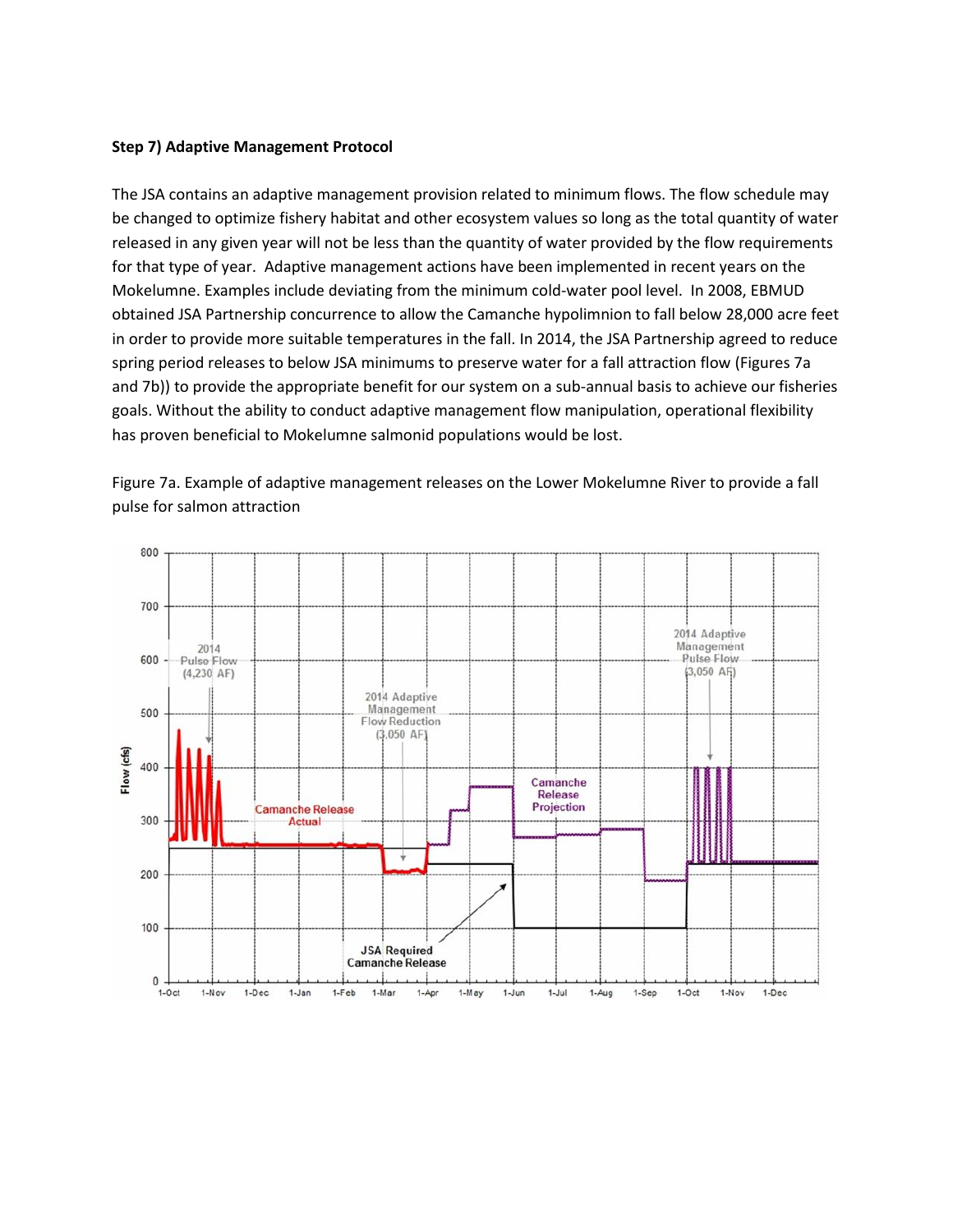



#### **Summary**

EBMUD has reviewed the committee recommendation and has provided the above information to describe our belief that data currently being managed on the Mokelumne River is consistent with the hybrid approach recommended. The Mokelumne River has a rigorous monitoring and research program implementing the WQRMP, and collaborates extensively with the Partnership Committee and other stakeholders including landowners, NGOs, as well as regulatory and fisheries agencies not signatory to the JSA. While we have an abundance of site specific level data, we believe the information we currently have could easily be incorporated into a regional framework as is suggested by the hybrid approach presented. EBMUD looks forward to participating in the development of the flow criteria.